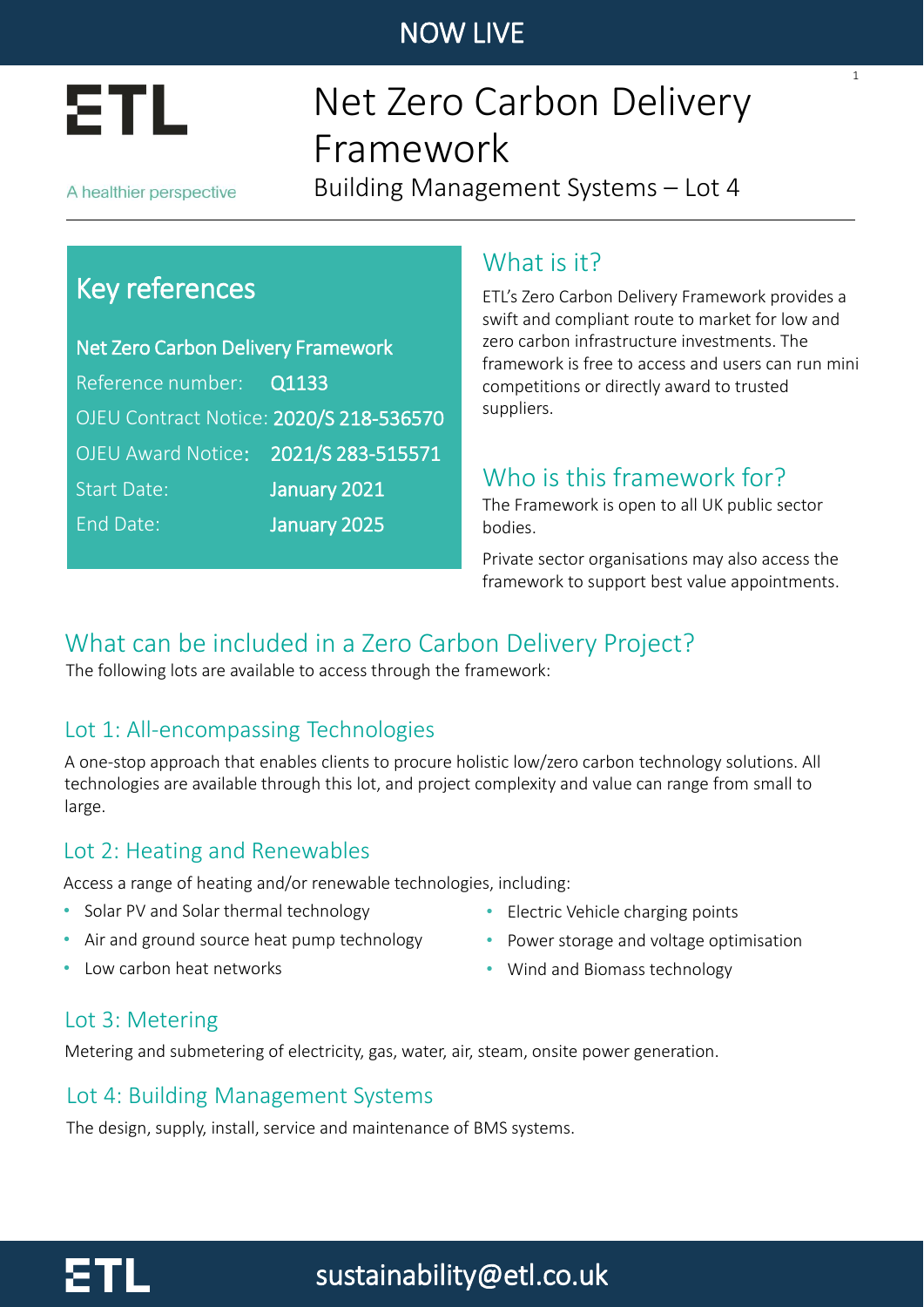

# Net Zero Carbon Delivery Framework

A healthier perspective

Building Management Systems



ETL's Net Zero Carbon Delivery Framework fosters flexibility to enable clients to shape projects to specific requirements.

 $\overline{2}$ 

Built on a strong foundation of project experience, ETL's procurement frameworks deliver:

- Value for money
- Speed to savings
- Zero carbon technologies
- Efficient use of public funds
- Legal and procurement compliance
- **Accountability**

sustainability@etl.co.uk

- Transparent and fair selection of suppliers
- End-to-end support from the ETL team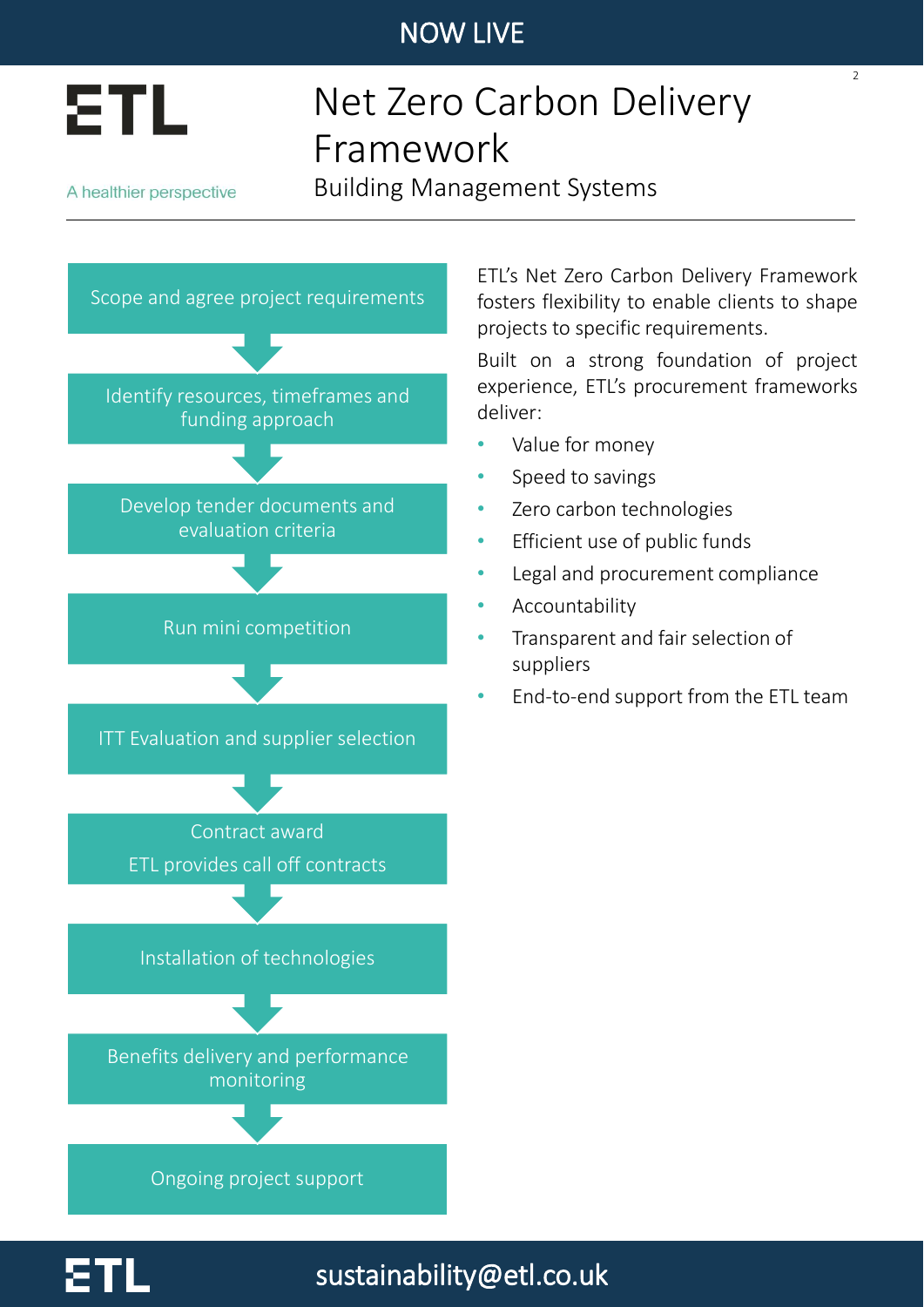

# Net Zero Carbon Delivery Framework

A healthier perspective

Building Management Systems

## Our trusted supply chain:



### Technologies and services

#### End-to-end services package available:

- Design
- Supply
- Installation
- Operation and optimisation
- Maintenance
- Monitoring and metering
- Decommissioning
- Suitability and technical surveys
- Integration with systems in place
- Upgrades of existing technology

#### Additional support available:

- Funding arrangement support
- Digital sensor technology
- Data collection, management, analysis, visualisation and reporting services
- Business case development

#### BMS interfaces offered

- Heating, Ventilation and Air Conditioning (HVAC)
- District heating
- Control of lifts
- Back up energy generation
- Fire systems and safety
- Lighting
- Ventilation
- Power systems
- Security systems
- EV charging points
- Renewable sources of energy
- Building usage tracking/building intelligence



# sustainability@etl.co.uk

## 0203 976 3000

3